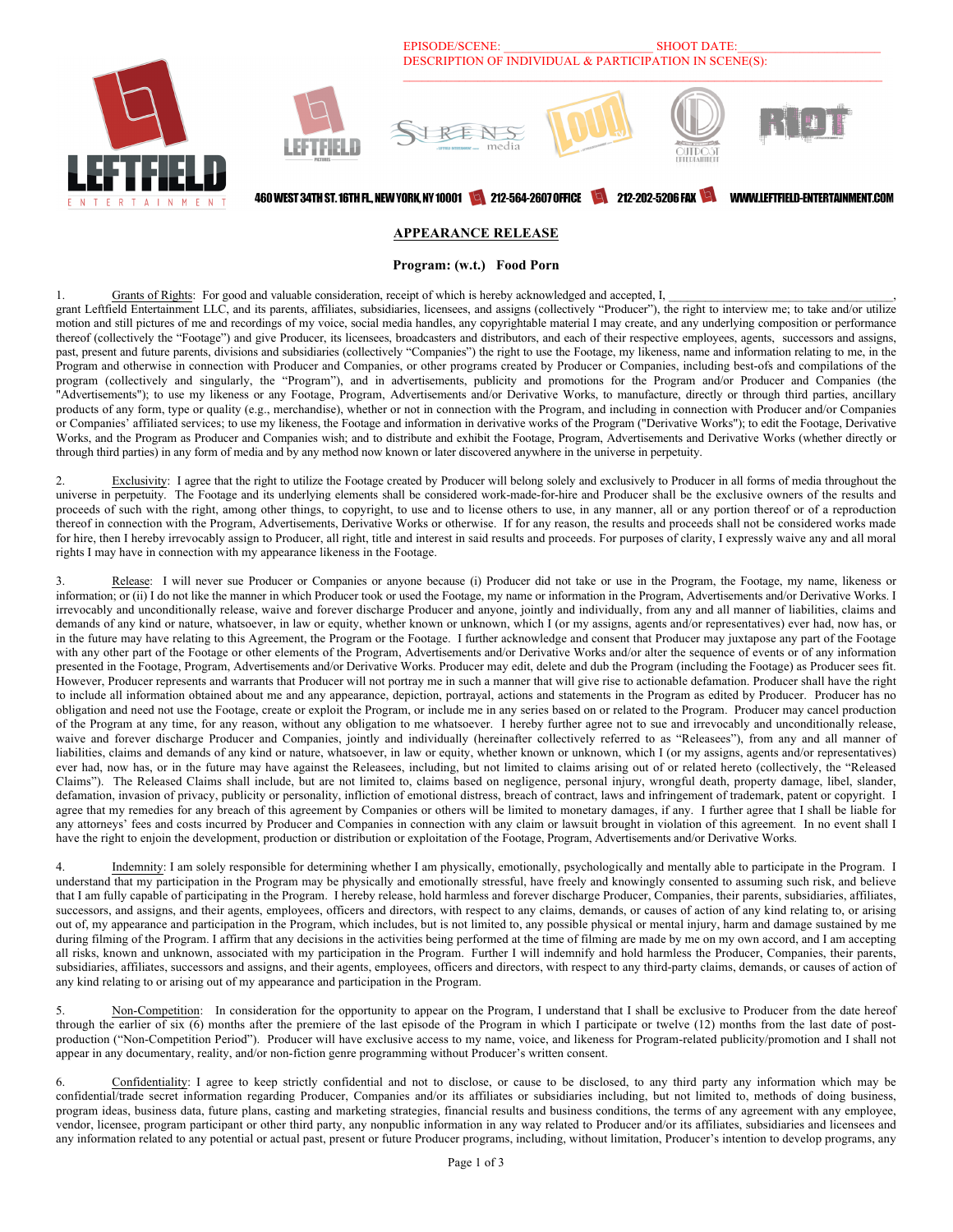proposed program formats, contents, casts, characters, or other elements under consideration by Producer for inclusion in any program, the premise or title of any program, the storylines or outcomes of any programs or any events captures or recorded by Producer in connection with any program, the terms and conditions of this Agreement, and any and all other information disclosed to or obtained by me at any time from any source concerning or relating to the development, production, distribution and/or other exploitation of any such programs (collectively, "Confidential Information"), except as expressly authorized in advance by Producer in writing; or as required by law. I acknowledge and agree that any direct or indirect disclosure of any Confidential Information will constitute a material breach of this agreement and will cause Producer substantial and irreparable injury entitling Producer to, among other things: (i) if I am presently engaged by Producer, my immediate termination for breach of the terms of my engagement; (ii) injunctive or other equitable relief, without posting any bond, to prevent and/or cure my breach or threatened breach of this agreement; (iii) recovery of any damages suffered by Producer arising from such breach or threatened breach including, without limitation, any attorneys' fees, legal expenses and court costs incurred to enforce this paragraph; and (iv) disgorgement of any monies, profits, or other consideration or benefits which I derive from any and all sources (including but not limited to Producer's competitors and the media) relating to any disclosure or exploitation of any Confidential Information, in each case without prejudice to any other legal or equitable rights or remedies that Producer may have as a result of a violation of the terms hereof. Notwithstanding the foregoing, in no event shall I be entitled to equitable relief or otherwise to enjoin, restrain or interfere with the proposed development, production, exhibition or other exploitation of such programs. I agree to honor the provisions of this agreement in perpetuity.

Entire Agreement/Other: This Agreement represents the entire agreement between the parties hereto relating to the subject matter of the Agreement and replaces and supersedes all previous agreement relating thereto and all representations made relating to the subject matter hereof and may be varied only in writing signed by the parties. I understand that Producer is not obligated to use any of the rights granted herein. I know Producer will incur expenses in reliance on this Agreement, so I will not revoke it. In signing this Agreement, I have not relied on any representations or other statements that are not contained in this Agreement. I further agree that no oral agreements are binding on Producer unless reduced to writing and signed by a duly authorized officer of Producer. I represent and warrant that I have the full right, power and authority to grant the rights herein granted. Without limiting anything herein, in no event shall I have the right to enjoin the development, production, distribution or other exploitation of the Footage, Program, Advertisements and/or Derivative Works. Producer may transfer and assign this Agreement and any of its rights or privileged hereunder to any entity or individual without restriction. This release shall be binding on all my successor-in-interest and heirs. This Agreement shall be governed by the laws of the State of New York whose courts shall have exclusive jurisdiction over any dispute relating hereto. Except with respect to Producer's right to injunctive relief for breaches of the Agreement, in the event of any dispute concerning the performance or enforceability of this Agreement, and/or concerning the respective rights of the parties hereto, such dispute shall be the subject of mandatory mediation and/or binding arbitration pursuant to the rules and guidelines set forth by the American Arbitration Association. I acknowledge that Producer will suffer considerable monetary damages if I back out or revoke this release, therefore I represent and warrant that I will not back out of my obligations hereunder and I will not revoke any rights granted in this release. **I UNDERSTAND THAT BY ENTERING INTO THIS AGREEMENT, I WAIVE THE RIGHT TO SUE PRODUCER AND/OR COMPANIES IN A COURT OF LAW AND AM REQUIRED TO ASSERT ANY CLAIMS/GRIEVANCES IN ARBITRATION. I KNOWINGLY AND VOLUNTARILY WAIVE THE RIGHT TO A JURY OR COURT TRIAL AND FREELY CONSENT TO THE TERMS OF THIS AGREEMENT.**

### *SIGNATURES ON PROCEEDING PAGE*